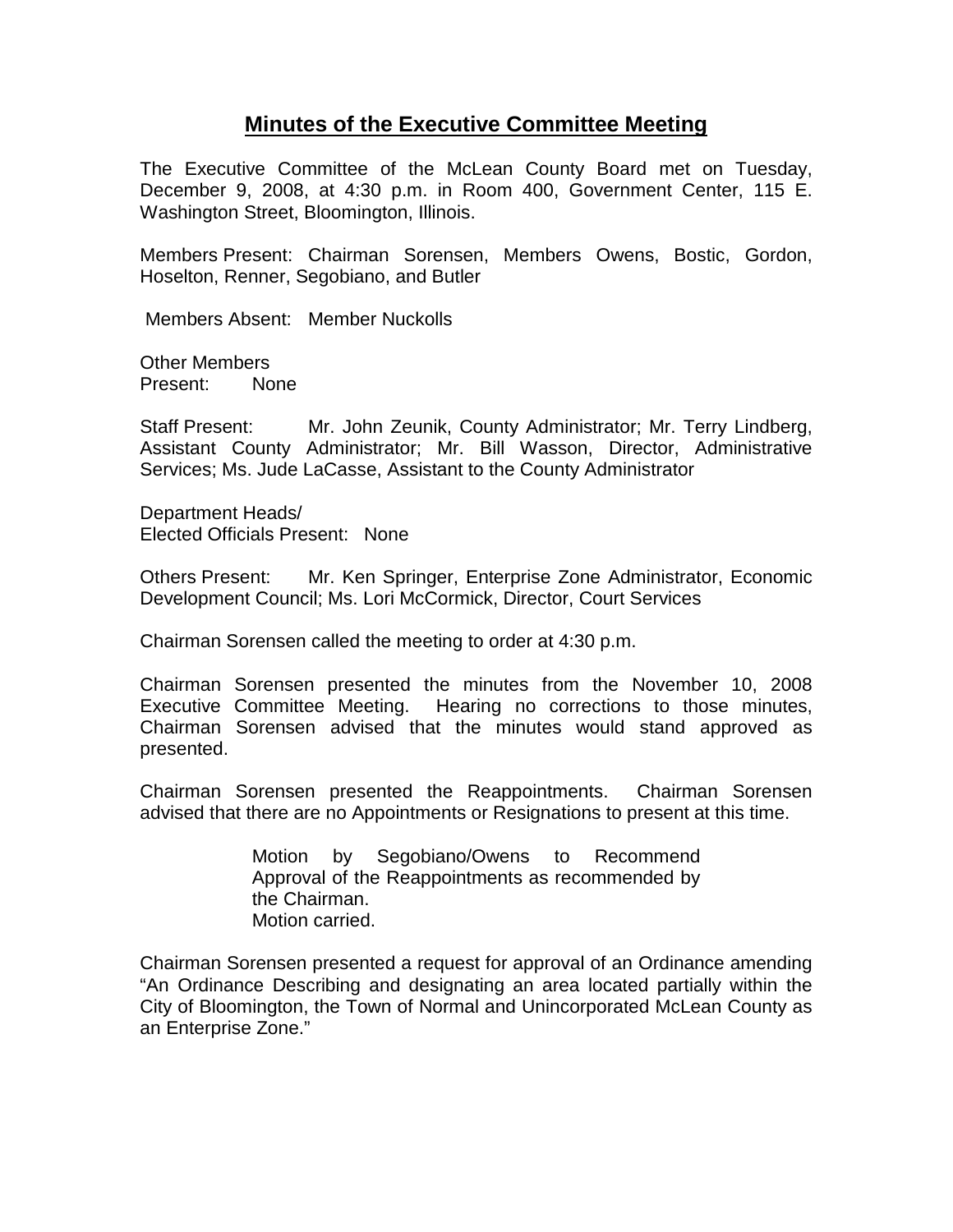Minutes of the Executive Committee December 9, 2008 Page Two

> Motion by Owens/Renner to Recommend Approval of an Ordinance amending "An Ordinance Describing and designating an area located partially within the City of Bloomington, the Town of Normal and Unincorporated McLean County as an Enterprise Zone." Motion carried.

Chairman Sorensen presented a request for approval of an Ordinance Establishing a Holiday Schedule for County Employees for the Calendar Year 2009.

> Motion by Segobiano/Bostic to Recommend Approval of an Ordinance Establishing a Holiday Schedule for County Employees for the Calendar Year 2009. Motion carried.

Chairman Sorensen presented a request for approval of an Ordinance Establishing the County Board Meeting Dates for Calendar Year 2009.

> Motion by Segobiano/Owens to Recommend Approval of an Ordinance Establishing County Board Meeting Dates for Calendar Year 2009.

Mr. Owens pointed out that the July County Board Meeting, which usually moves to accommodate the NACo meeting, was not moved as NACo meets the Thursday and Friday following the Board Meeting.

Motion carried.

Mr. George Gordon, Chairman, Land Use and Development Committee, reported that the Land Use and Development Committee brings no items for action to the Executive Committee.

Chairman Sorensen asked if there were any questions. Hearing none, he thanked Mr. Gordon.

Ms. Diane Bostic, Chairman, Property Committee, presented three requests to be acted upon together. Ms. Bostic advised that all three are the result of the approval of the Fiscal Year 2009 Adopted Budget and all relate to the three properties which the Public Building Commission owns and which the County leases, namely the Old Courthouse, the Law and Justice Center and the Government Center.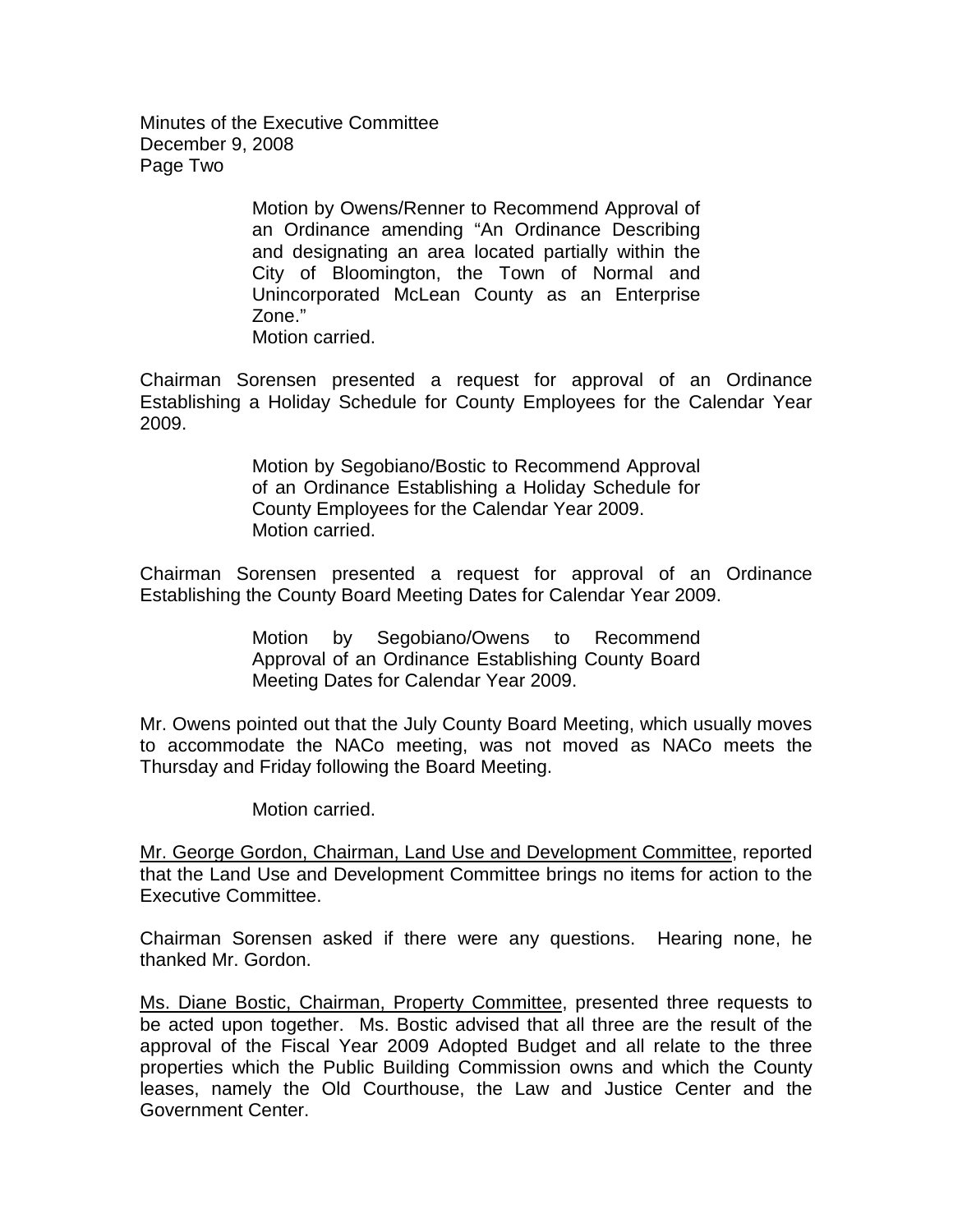Minutes of the Executive Committee December 9, 2008 Page Three

Ms. Bostic presented the three requests, as follows:

- $\triangleright$  Request Approval of Lease and Contract Extension Agreement No. 6 extending the lease of the Courthouse Building and the Contract for Operation and Maintenance all dated December 3, 2002 – County Administrator's Office;
- $\triangleright$  Request Approval of Attachment Number Seven to the Amendment to the Lease and Operation and Maintenance Agreement for the City/County Office Building – County Administrator's Office;
- $\triangleright$  Request Approval of Attachment Number 18 to the Amendment to the Lease and Operation and Maintenance Agreement for the Law and Justice Center – County Administrator's Office.

Motion by Bostic/Hoselton to Recommend Approval of Lease and Contract Extension Agreement No. 6 extending the Lease of the Courthouse Building and the Contract for Operation and Maintenance all dated December 3, 2002 – County Administrator's Office; Recommend Approval of Attachment Number Seven to the Amendment to the Lease and Operation and Maintenance Agreement for the City/County Office Building – County Administrator's Office; and Recommend Approval of Attachment Number 18 to the Amendment to the Lease and Operation and Maintenance Agreement for the Law and Justice Center – County Administrator's Office.

Mr. Hoselton suggested that Ms. Bostic clarify the role of the Public Building Commission. Ms. Bostic explained that non-home rule entities, such as McLean County, have no ability to go out and raise money, other than one yearly tax levy. In order to finance the purchase of a building or to remodel a building, the County needs another body that can issue debt obligations. As a result, the County created a Public Building Commission. The Public Building Commission can finance debt for any of the governmental bodies that are located within the County seat. Ms. Bostic indicated that, by virtue of turning over County Buildings to the PBC, the PBC owns the buildings and, as a PBC tenant, the County levies a property tax to pay that lease payment. The amount of the lease payment is equal to the cost to maintain and operate the facilities, which the PBC, as part of the lease agreement, requires the County to do.

Chairman Sorensen called for a vote on the Motion.

Motion carried.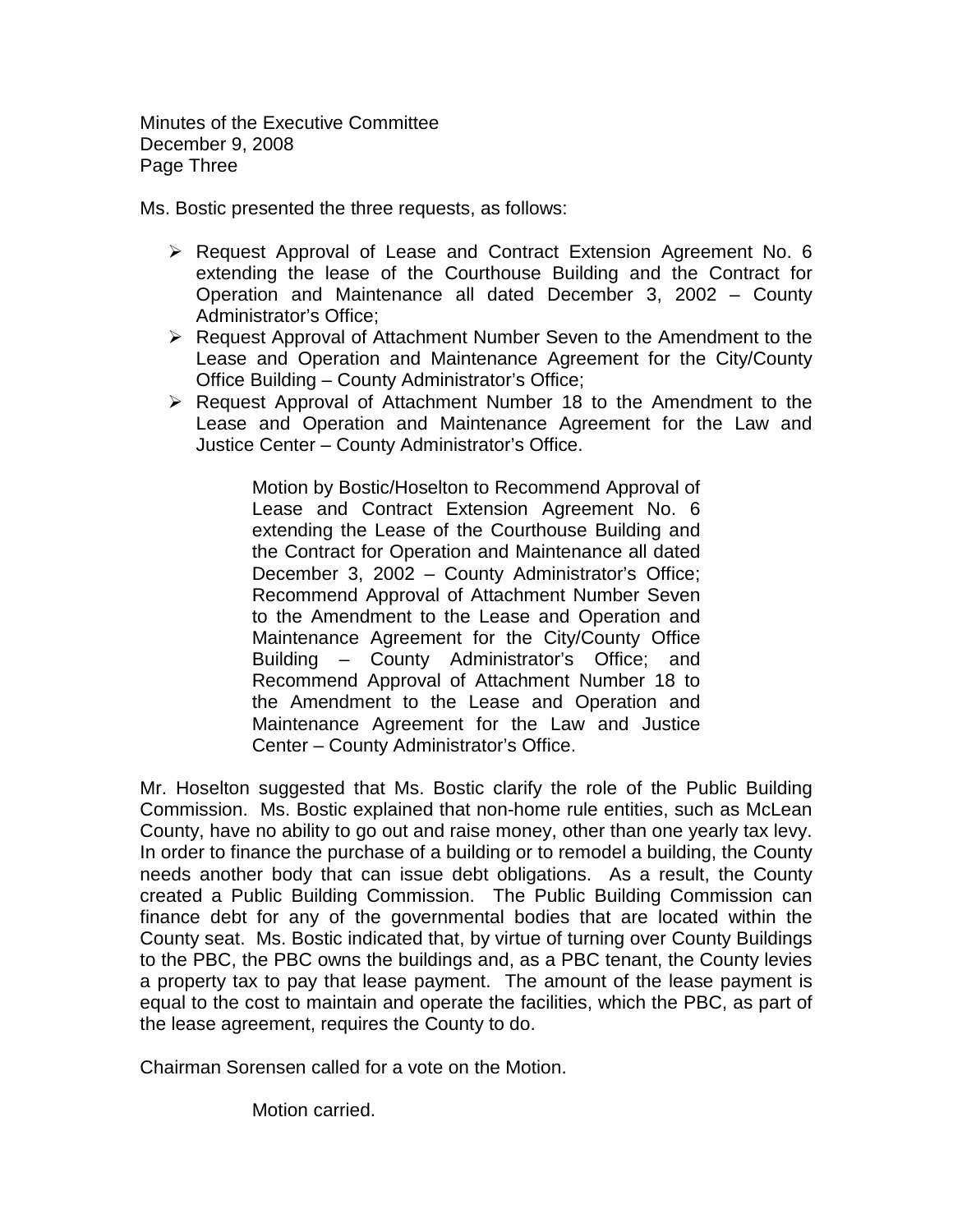Minutes of the Executive Committee December 9, 2008 Page Four

Chairman Sorensen asked if there were any questions. Hearing none, he thanked Ms. Bostic.

Mr. Stan Hoselton, Chairman, Transportation Committee, presented a request for approval of an Emergency Appropriation Ordinance Amending the McLean County Fiscal Year 2008 Combined Annual Appropriation and Budget Ordinance, McLean County Highway Department Motor Fuel Tax Fund 0123, McLean County Highway Department 0055. He explained that this is for several road projects that were started during Fiscal Year 2007 and carried over into 2008.

> Motion by Hoselton/Renner to recommend approval of an Emergency Appropriation Ordinance Amending the McLean County Fiscal Year 2008 Combined Annual Appropriation and Budget Ordinance, McLean County Highway Department Fund 0123, McLean County Highway Department 0055. Motion carried.

Chairman Sorensen asked if there were any questions or comments. Hearing none, he thanked Mr. Hoselton.

Mr. Ben Owens, Chairman, Finance Committee, presented a request for approval to update the Lease Agreement with SHOWBUS for Vehicles as recommended by Building and Zoning.

> Motion by Owens/Gordon to Recommend Approval to Update the Lease Agreement with SHOWBUS for Vehicles as recommended by Building and Zoning. Motion carried.

Mr. Owens presented a request for approval of an Ordinance of the McLean County Board Amending the 2008 Combined Appropriation and Budget Ordinance for Fund 0103 (WIC Grant Program) for the Health Department.

> Motion by Owens/Renner to Recommend Approval of an Ordinance of the McLean County Board Amending the 2008 Combined Appropriation and Budget Ordinance for Fund 0103 (WIC Grant Program) for the Health Department. Motion carried.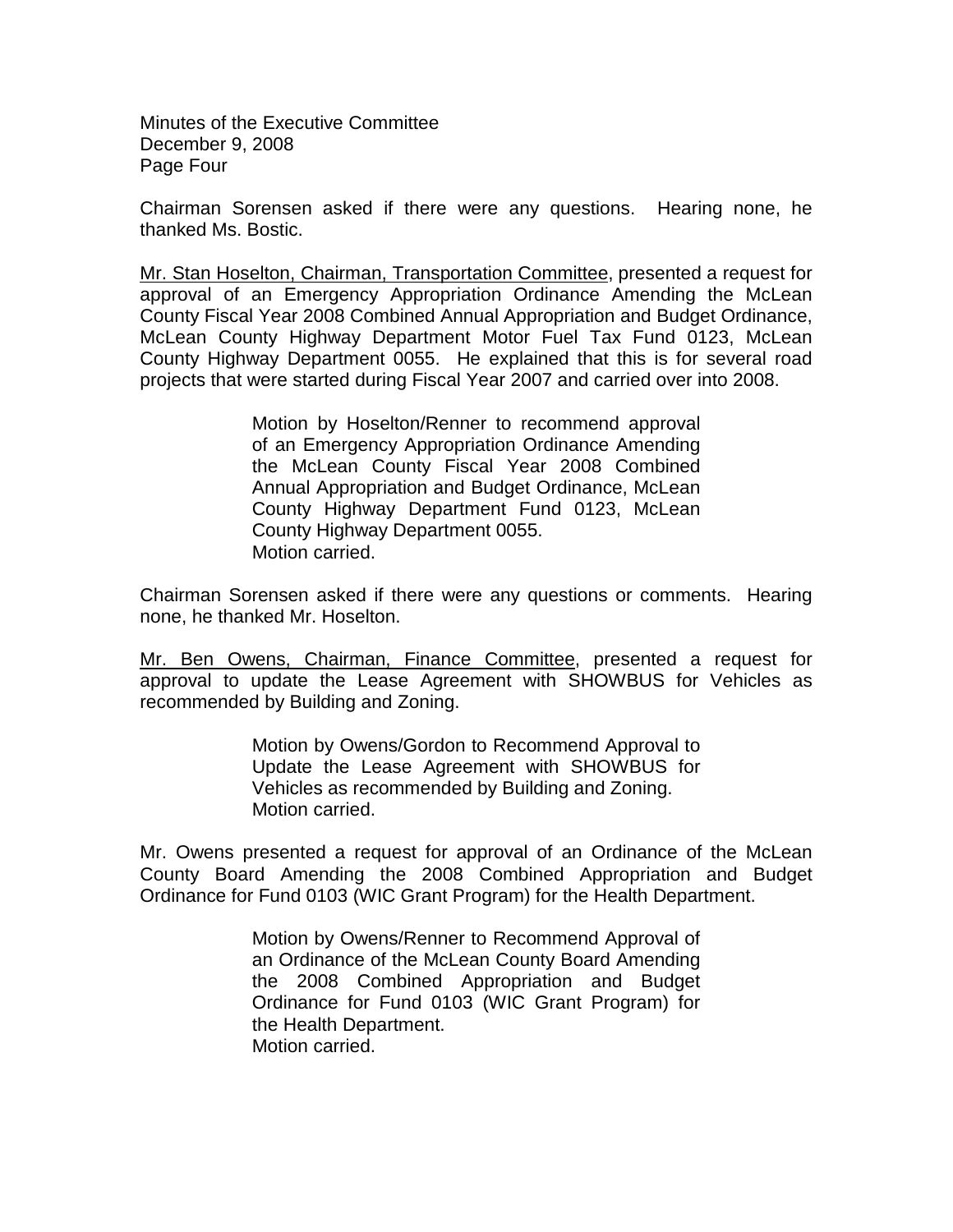Minutes of the Executive Committee December 9, 2008 Page Five

Mr. Owens submitted a request for approval of a Resolution Amending the Fiscal Year 2008 McLean County Full-Time Equivalent Position Resolution Associated with an Ordinance to Amend the Fiscal Year 2008 McLean County Combined Appropriation and Budget Ordinance for Fund 0103 (WIC Grant Program) for the Health Department.

> Motion by Owens/Renner to Recommend Approval of a Resolution Amending the Fiscal Year 2008 McLean County Full-Time Equivalent Position Resolution Associated with an Ordinance to Amend the Fiscal Year 2008 McLean County Combined Appropriation and Budget Ordinance for Fund 0103 (WIC Grant Program ) for the Health Department. Motion carried.

Mr. Owens presented a request for approval of an Ordinance of the McLean County Board Amending the 2008 Combined Appropriation and Budget Ordinance for Fund 0102 (Dental Sealant Grant Program) for the Health Department.

> Motion by Owens/Segobiano to Recommend Approval of an Ordinance of the McLean County Board Amending the 2008 Combined Appropriation and Budget Ordinance for Fund 0102 (Dental Sealant Grant Program) for the Health Department. Motion carried.

Chairman Sorensen asked if there were any questions or observations. Hearing none, he thanked Mr. Owens.

Mr. Tari Renner, Chairman, Justice Committee, presented a request for approval of an Emergency Appropriation Ordinance Amending the McLean County Fiscal Year 2009 Combined Annual Appropriation and Budget Ordinance, Children's Advocacy Center Fund 0129 – Children's Advocacy Center 0062. He indicated that this is the result of a \$4,800.00 grant received from the Child Protection Network.

> Motion by Renner/Segobiano to Recommend Approval of an Emergency Appropriation Ordinance Amending the McLean County Fiscal Year 2009 Combined Annual Appropriation and Budget Ordinance, Children's Advocacy Center Fund 0129 – Children's Advocacy Center 0062. Motion carried.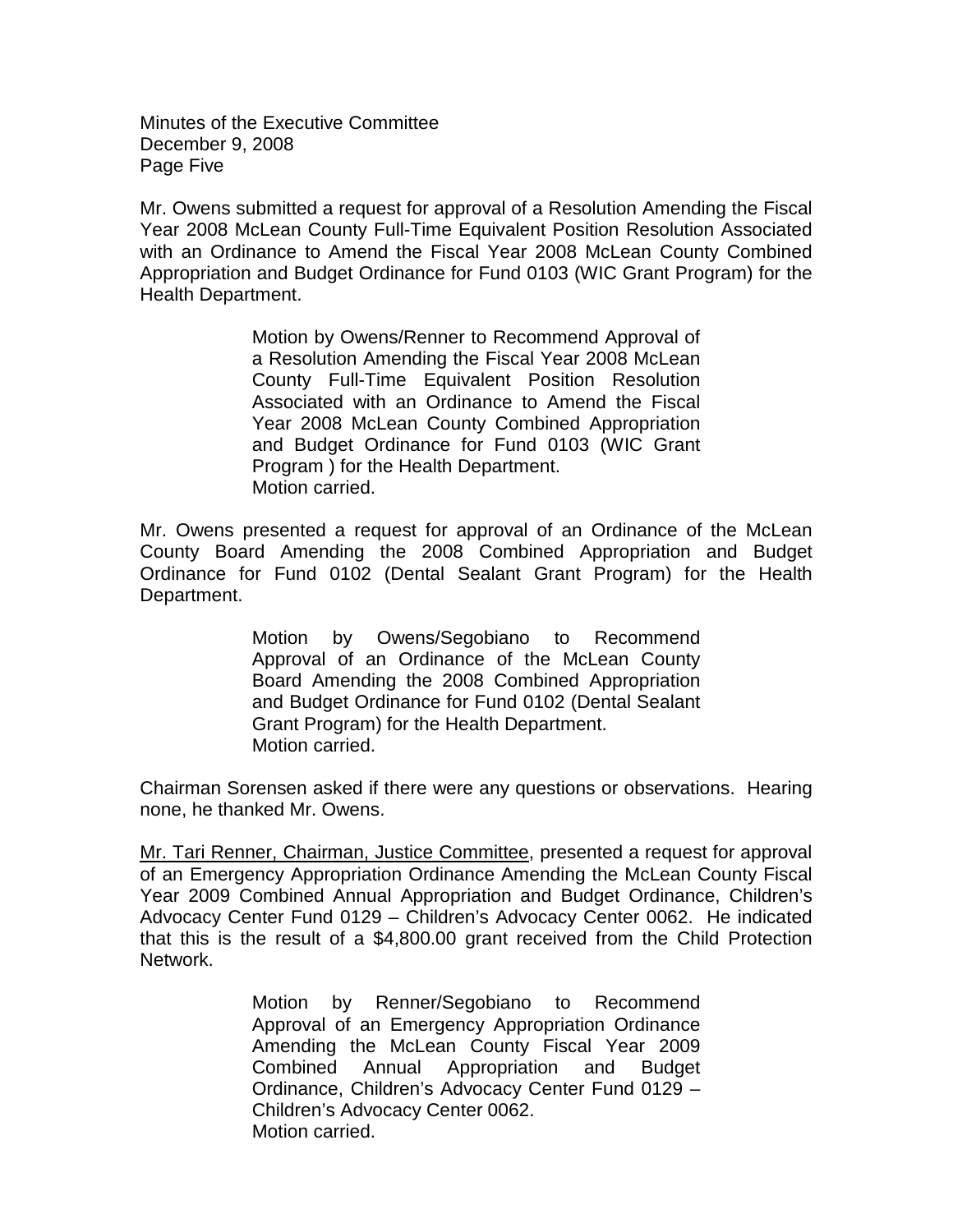Minutes of the Executive Committee December 9, 2008 Page Six

Mr. Renner presented two requests to be acted upon together. The first is a request for approval of an Emergency Appropriation Ordinance Amending the McLean County Fiscal Year 2008 Combined Annual Appropriation and Budget Ordinance Fund 0001 General Fund, Court Services Department 0022 (\$333,002.00). The second is a request for approval of an Emergency Appropriation Ordinance Amending the McLean County Fiscal Year 2009 Combined Annual Appropriation and Budget Ordinance Fund 0001 General Fund, Court Services Department 0022.

Mr. Gordon asked if this is the grant from the Justice Department in connection with the Drug Court. Mr. Renner replied that it is the Drug Court grant.

> Motion by Renner/Gordon to Recommend Approval of an Emergency Appropriation Ordinance Amending the McLean County Fiscal Year 2008 Combined Annual Appropriation and Budget Ordinance Fund 0001 General Fund, Court Services Department 0022; and Recommend Approval of an Emergency Appropriation Ordinance Amending the McLean County Fiscal Year 2009 Combined Annual Appropriation and Budget Ordinance Fund 0001 General Fund, Court Services Department 0022. Motion carried.

Mr. Renner submitted a request for approval to accept a Re-Deploy Illinois Grant for Court Services.

> Motion by Renner/Bostic to Recommend Approval to accept a Re-Deploy Illinois Grant for Court Services. Motion carried.

Mr. Renner presented three requests that can be acted upon together. They are a request for approval of an Intergovernmental Agreement between the County of McLean and Illinois State University for Centralized Booking – Sheriff's Department; a request for approval of an Intergovernmental Agreement between the County of McLean and the Town of Normal for Centralized Booking – Sheriff's Department, and a request for approval of an Intergovernmental Agreement between the County of McLean and the City of Bloomington for Centralized Booking – Sheriff's Department.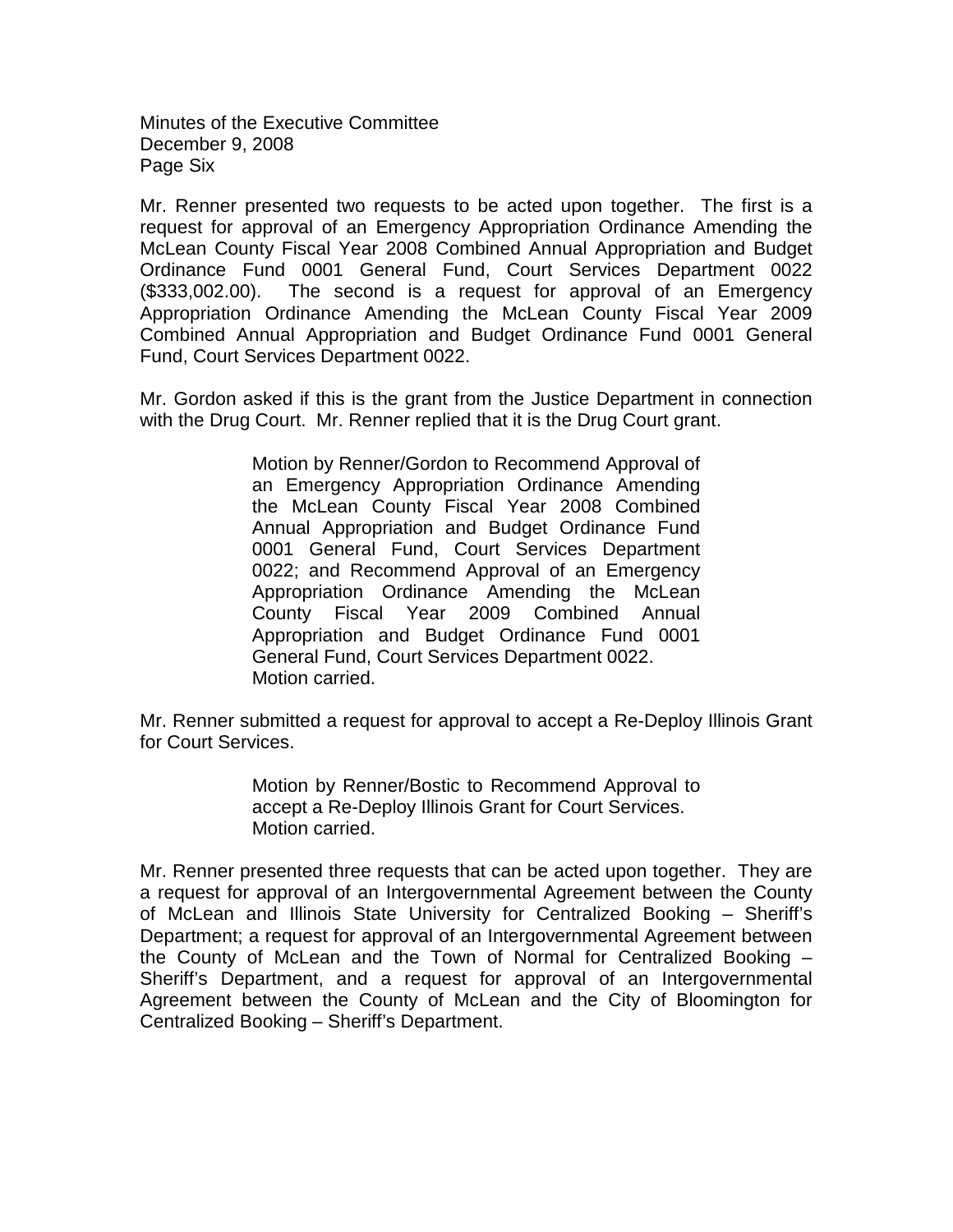Minutes of the Executive Committee December 9, 2008 Page Seven

> Motion by Renner/Segobiano to Recommend Approval of an Intergovernmental Agreement between the County of McLean and Illinois State University for Centralized Booking – Sheriff's Department; to Recommend Approval of an Intergovernmental Agreement between the County of McLean and the Town of Normal for Centralized Booking – Sheriff's Department; and to Recommend Approval of an Intergovernmental Agreement between the County of McLean and the City of Bloomington for Centralized Booking – Sheriff's Department. Motion carried.

Mr. Renner presented a request for approval of an Amendment to the Intergovernmental Agreement by and between the County of McLean, the McLean County Sheriff and the Bloomington-Normal Airport Authority.

> Motion by Renner/Segobiano to Recommend Approval of an Amendment to the Intergovernmental Agreement by and between the County of McLean, the McLean County Sheriff and the Bloomington-Normal Airport Authority. Motion carried.

Mr. Renner submitted a request for approval of a Letter of Understanding between the McLean County Board and the Regional Office of Education for McLean and DeWitt Counties regarding the McLean County Jail Education Program – Sheriff's Department

> Motion by Renner/Segobiano to Recommend Approval of a Letter of Understanding between the McLean County Board and the Regional Office of Education for McLean and DeWitt Counties regarding the McLean County Jail Education Program – Sheriff's Department. Motion carried.

Mr. Renner submitted a request for approval of an Emergency Appropriation Ordinance Amending the McLean County Fiscal Year 2008 Combined Annual Appropriation and Budget Ordinance, General Fund 0001 – Coroner's Office 0031.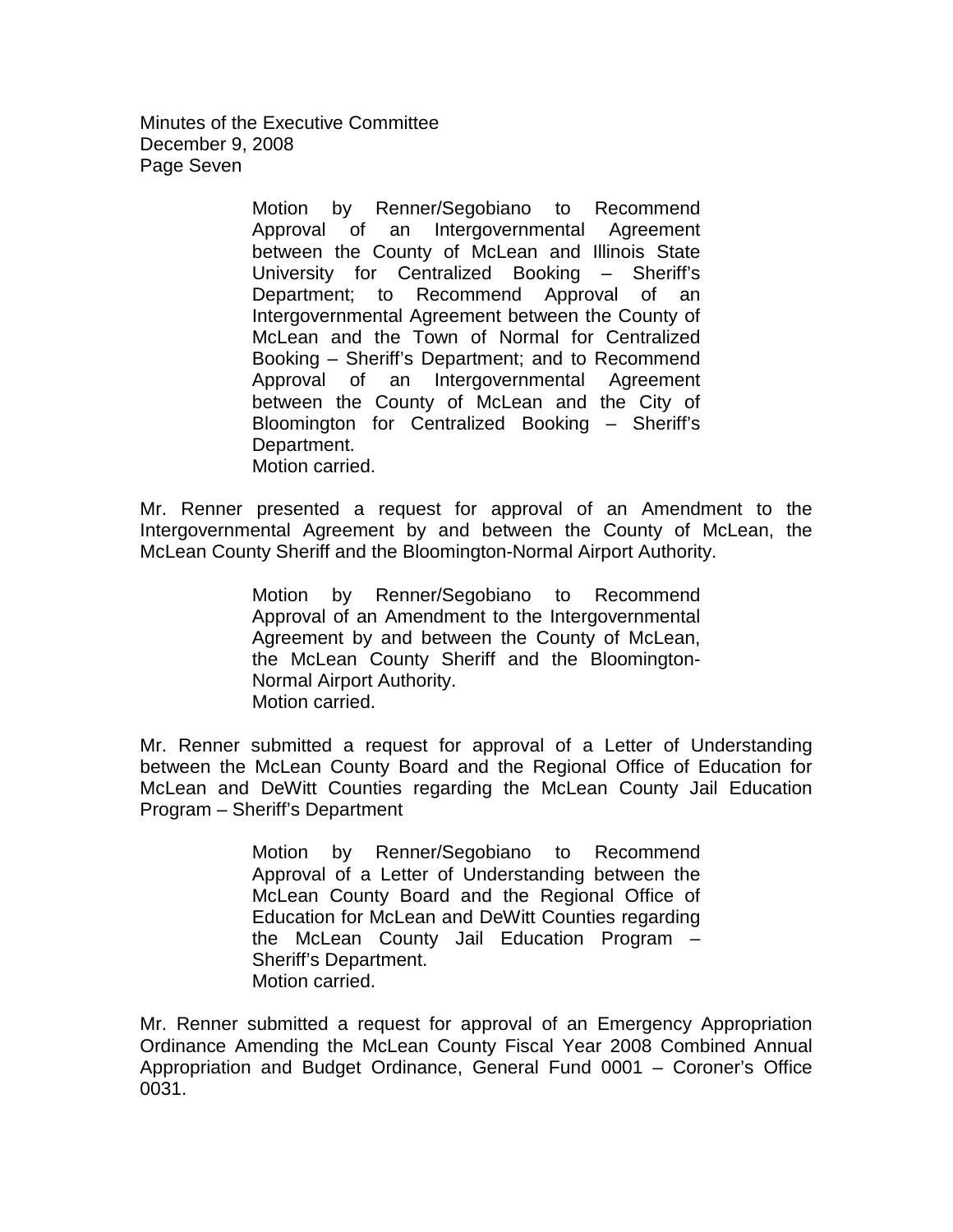Minutes of the Executive Committee December 9, 2008 Page Eight

> Motion by Renner/Bostic to Recommend Approval of an Emergency Appropriation Ordinance Amending the McLean County Fiscal Year 2008 Combined Annual Appropriation and Budget Ordinance, General Fund 0001 – Coroner's Office 0031.

Mr. Owens expressed concern that the Coroner's Office has requested additional funding the last two years. He noted that his concern relates to the number of autopsies conducted within the County. Mr. Owens indicated that several Funeral Home Directors have complained that more and more cases are becoming Coroner's cases. He stated that families are often confused and frustrated that they cannot bury their loved ones because the Coroner is requiring more investigations. Mr. Owens asked if the Coroner is doing more investigations than is required by State law and, if so, why. Mr. Renner responded that this was discussed at the Justice Committee. He recounted his experience with his step-Mother who recently passed away in Cook County. Mr. Renner advised that Cook County did not require as much as is required by the McLean County Coroner. He indicated that Ms. Kimmerling acknowledged that she has a broader view of her role and responsibility as to when the Coroner needs to be involved with a case. Mr. Renner pointed out Ms. Kimmerling specifically mentioned concern regarding someone who may have passed away at home from a prolonged illness where there may have been prescribed morphine in the home. He indicated that Ms. Kimmerling felt it was the responsibility of the Coroner's Office to secure the morphine.

Mr. Zeunik stated that questions were raised in the Justice Committee meeting. He encouraged Committee members to read the minutes from the Justice Committee meeting. Mr. Zeunik advised that, at the meeting, Ms. Kimmerling reported that, on average, there are 1,200 deaths a year in McLean County. Of those 1,200 deaths, the Coroner's Office is involved in 900 of the deaths. Mr. Zeunik indicated that there has been an expansion in the role of the Coroner's Office. He referred to Mr. Renner's example of a terminally ill patient, who is at home, under doctor's care, with access to morphine. He explained that Ms. Kimmerling feels she needs to be involved to make sure that someone did not administer too much morphine.

Mr. Renner indicated that the Justice Committee voted unanimously for this Emergency Appropriation Ordinance. He felt that one of the reasons for the shortfall is due to the difficulty of projecting the number of deaths, particularly outof-County deaths.

Mr. Owens stated that his concern is not a reflection on the abilities of the Coroner. Rather, he felt the County could save money by limiting the involvement of the Coroner's Office in some in-County deaths.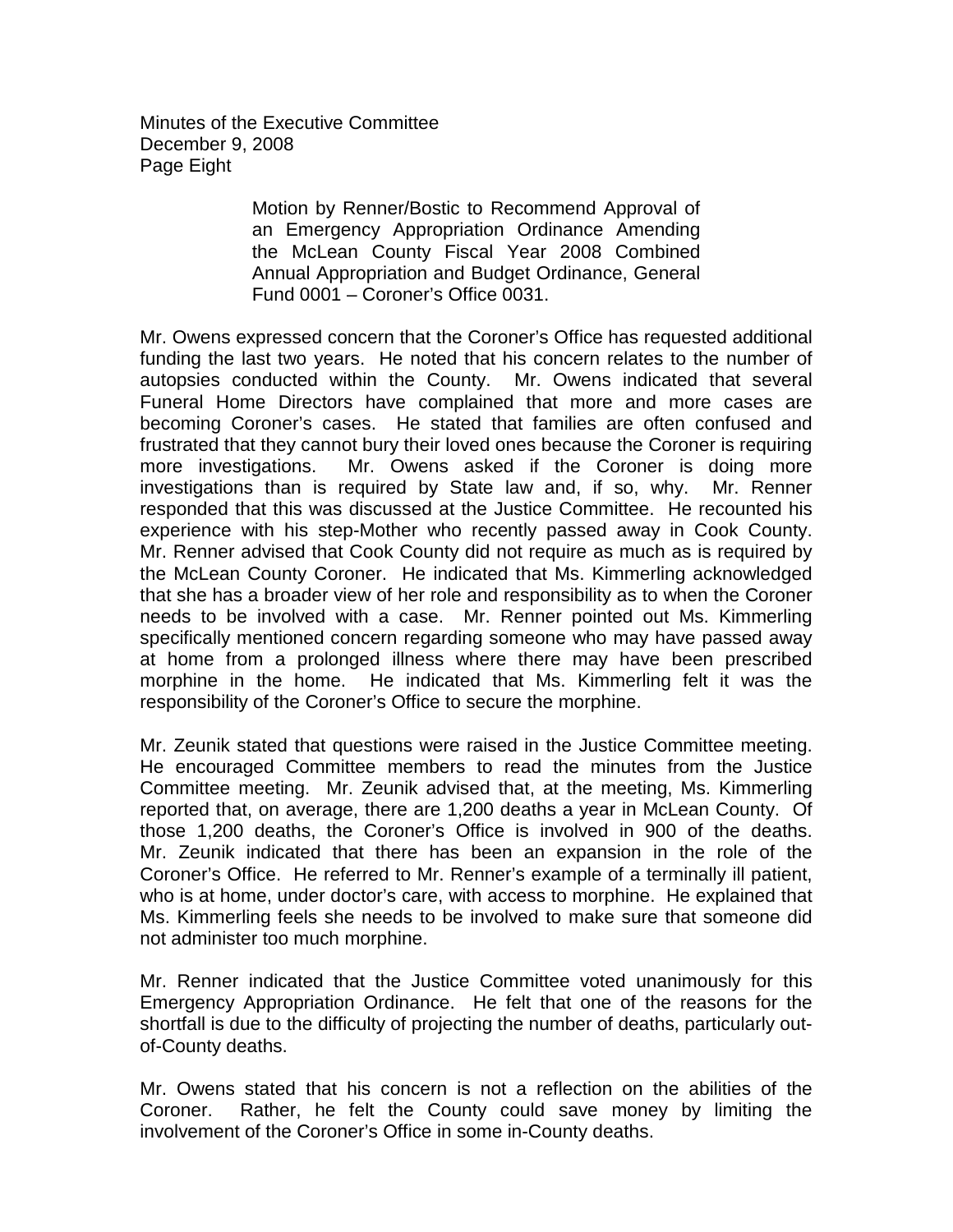Minutes of the Executive Committee December 9, 2008 Page Nine

Chairman Sorensen called for a vote on the Motion.

## Motion carried. Member Owens voted "no."

Mr. Segobiano stated that he has always found the Coroner to be very cooperative. He recommended that Ms. Kimmerling submit a written report to satisfy the Board members' concerns regarding her operations. Mr. Zeunik responded that Ms. Kimmerling submits monthly and annual reports to the Committee and the Board. He added that the Administrator's Office is putting together some historical data regarding the increase in Coroner cases. Mr. Zeunik advised that the number of deaths in McLean County does not change that much from year to year. He noted that the historical data will compare Coroner cases from previous years to the current year. This data should show if the dramatic increase is based on Ms. Kimmerling's view of her office's responsibility or whether the budget discrepancies from this year and last year are simply errors in estimating the number of cases that would require autopsies and/or investigations.

Mr. Butler asked when would a death occur that the Coroner's Office would not be involved. Mr. Zeunik replied that Ms. Kimmerling has four guidelines that she mentioned at the Justice Committee meeting, including that the patient must have died in the hospital, must have been in the hospital for more than 24 hours, and the physician must know why the patient died. He advised that, in other jurisdictions, if you are under the care of a physician and die at home, as long as the physician is willing to state the cause of death and sign the death certificate, typically the coroner would not get involved. The same would be true for a death at a nursing home. Mr. Butler indicated that, when his mother-in-law died in a nursing home, he had to call the Coroner's Office before the funeral home could pick up the body. He added that the Coroner's Office asked a few questions about her care, but did not get involved.

Mr. Hoselton asked how long has the pathologist been working with the County. Mr. Zeunik replied that he has been working with the County for a little over a year. Mr. Hoselton pointed out that most Counties do not have a pathologist. He stated that Ms. Kimmerling made the comment that she can call the pathologist to attend a death scene at any time of day or night. Mr. Hoselton advised that he found no fault in what she is doing and in her response to death investigations.

Chairman Sorensen stated that he would like to see a little more perspective on the number of autopsies and investigations required by the Coroner's Office. He indicated that he has received complaints, in the past, about the Coroner's Office. One instance was a case where a 98 year old woman fell down the stairs and died, and the Coroner required an autopsy. Chairman Sorensen referred to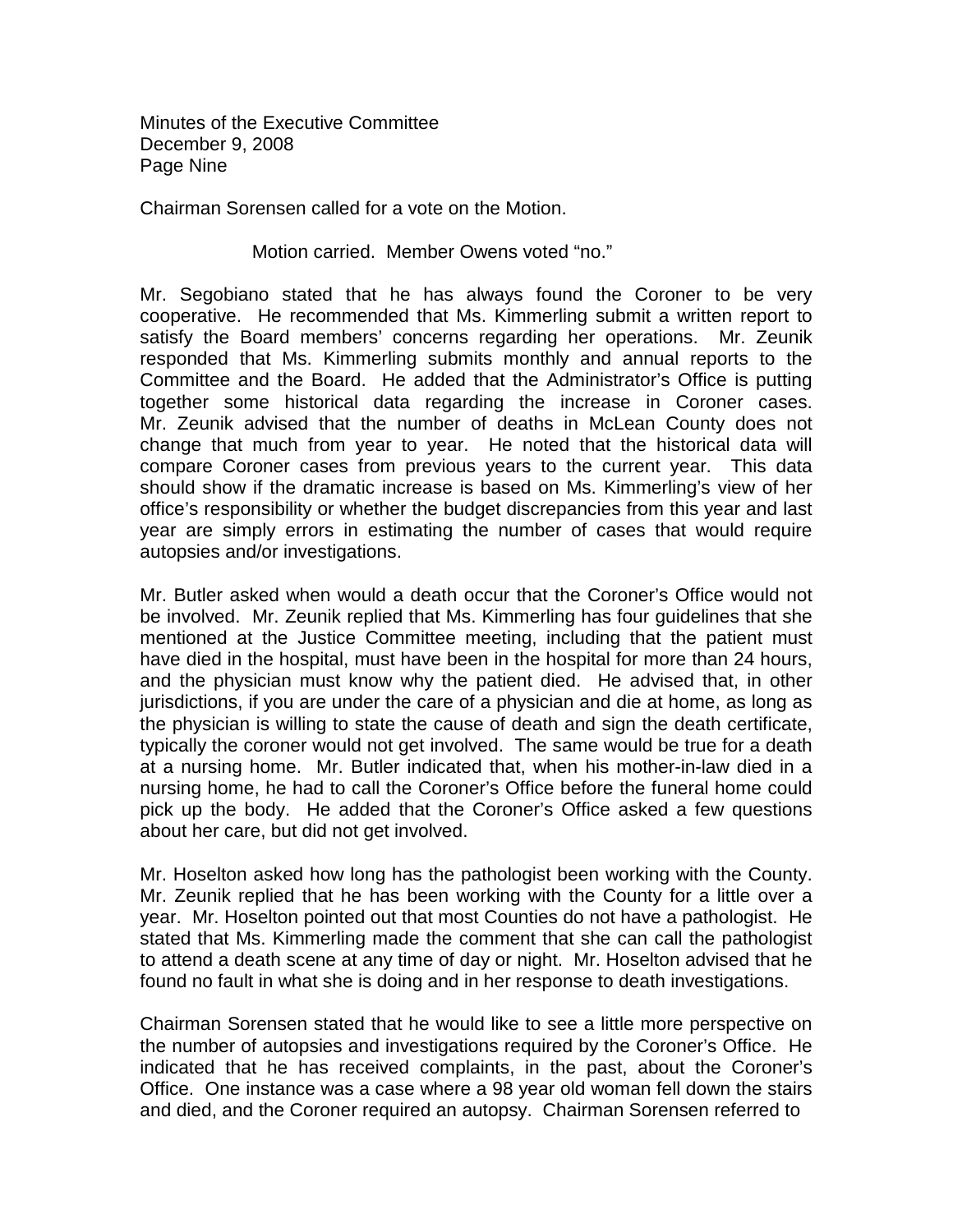Minutes of the Executive Committee December 9, 2008 Page Ten

the reference made that Ms. Kimmerling's standards for deciding when to engage her office in these cases is higher than the threshold established by the State. He noted that her diligence is great as long as it is not costing taxpayers in McLean County more money than necessary.

Mr. Segobiano indicated that the cost to run the Coroner's Office has, from time to time, been questioned.

Ms. Bostic indicated that she has received two comments from funeral directors who say that it is an inconvenience to them when they have to wait for the Coroner to investigate a death.

Chairman Sorensen stated that Ms. Kimmerling has every right to make those decisions in her office and he does not question that right. However, he added that it is the responsibility of the County Board to acknowledge that the people of McLean County are getting a certain level of service that is above or consistent with the service that is required by law. It is the Board's fiduciary responsibility to understand that there is a price tag associated with that service. Mr. Renner suggested that it is important to find out a comparison of the number of cases today as opposed to cases several years ago.

After additional discussion regarding the Coroner's Office, Chairman Sorensen indicated that the following information needs to be determined:

- $\triangleright$  What are the services being provided by the Coroner's Office;
- $\triangleright$  What are the costs associated with the services.

Mr. Segobiano recommended that the Administrator's Office investigate concerns expressed above and prepare a report for the Board.

Chairman Sorensen asked if there were any additional questions or comments. Hearing none, he thanked Mr. Renner.

Chairman Sorensen presented the November 30, 2008 bills as recommended and transmitted by the County Auditor for payment, as well as a Transfer in the amount of \$2,178.00 from the County Board budget from Dues and Membership and from Non-Travel Business Meals to Employee Service Awards and non-Contractual Services. The Fund Total is \$321,228.65 and the Prepaid Total is the same.